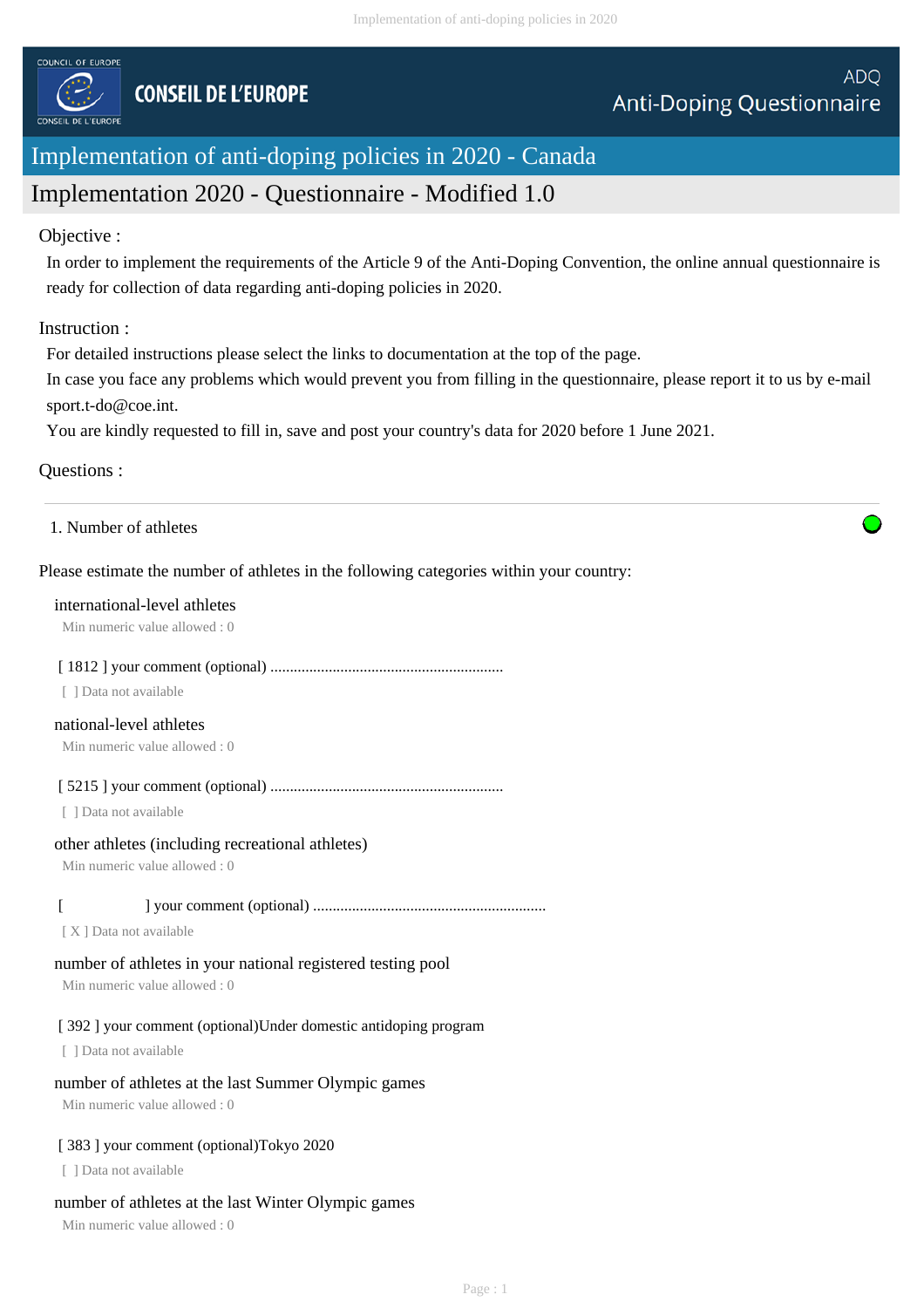| [225] your comment (optional)PyeongChang 2018<br>[ ] Data not available                                                                    |
|--------------------------------------------------------------------------------------------------------------------------------------------|
| number of athletes at the last Summer Paralympic games<br>Min numeric value allowed: 0                                                     |
| [128] your comment (optional)Tokyo 2020                                                                                                    |
| [ ] Data not available                                                                                                                     |
| number of athletes at the last Winter Paralympic games<br>Min numeric value allowed: 0                                                     |
| [55] your comment (optional)PyeongChang 2018<br>[ ] Data not available                                                                     |
| 2. Doping definition                                                                                                                       |
| What is the definition of "doping in sport" used in your country?                                                                          |
|                                                                                                                                            |
|                                                                                                                                            |
| [X] World Anti-Doping Code. Your comment (optional) Under the Cnadian Policy Against Doping in Sport                                       |
|                                                                                                                                            |
| Attachments<br>The Canadian Policy Against Doping in Sport-ENG-final.pdf                                                                   |
| 3. Doping list                                                                                                                             |
| Which list of banned pharmacological classes of doping agents and doping methods (i.e. Prohibited List) is implemented in<br>your country? |
| ] Prohibited List, as adopted by the Executive Committee of WADA. Your comment (optional)                                                  |
| ] List of banned pharmacological classes of doping agents and doping methods, as adopted by the Monitoring Group (T-DO). Your              |
| [X] Prohibited List, as adopted by the Conference of Parties of the International Convention against Doping in Sport (UNESCO).             |
|                                                                                                                                            |
| 4. Additional doping lists                                                                                                                 |
| For the purposes of restricting availability of doping substances, are there other lists than those defined in the question 3?             |
|                                                                                                                                            |
|                                                                                                                                            |
| 5. Anti-doping laws                                                                                                                        |
| Are there any anti-doping laws in your country?                                                                                            |
|                                                                                                                                            |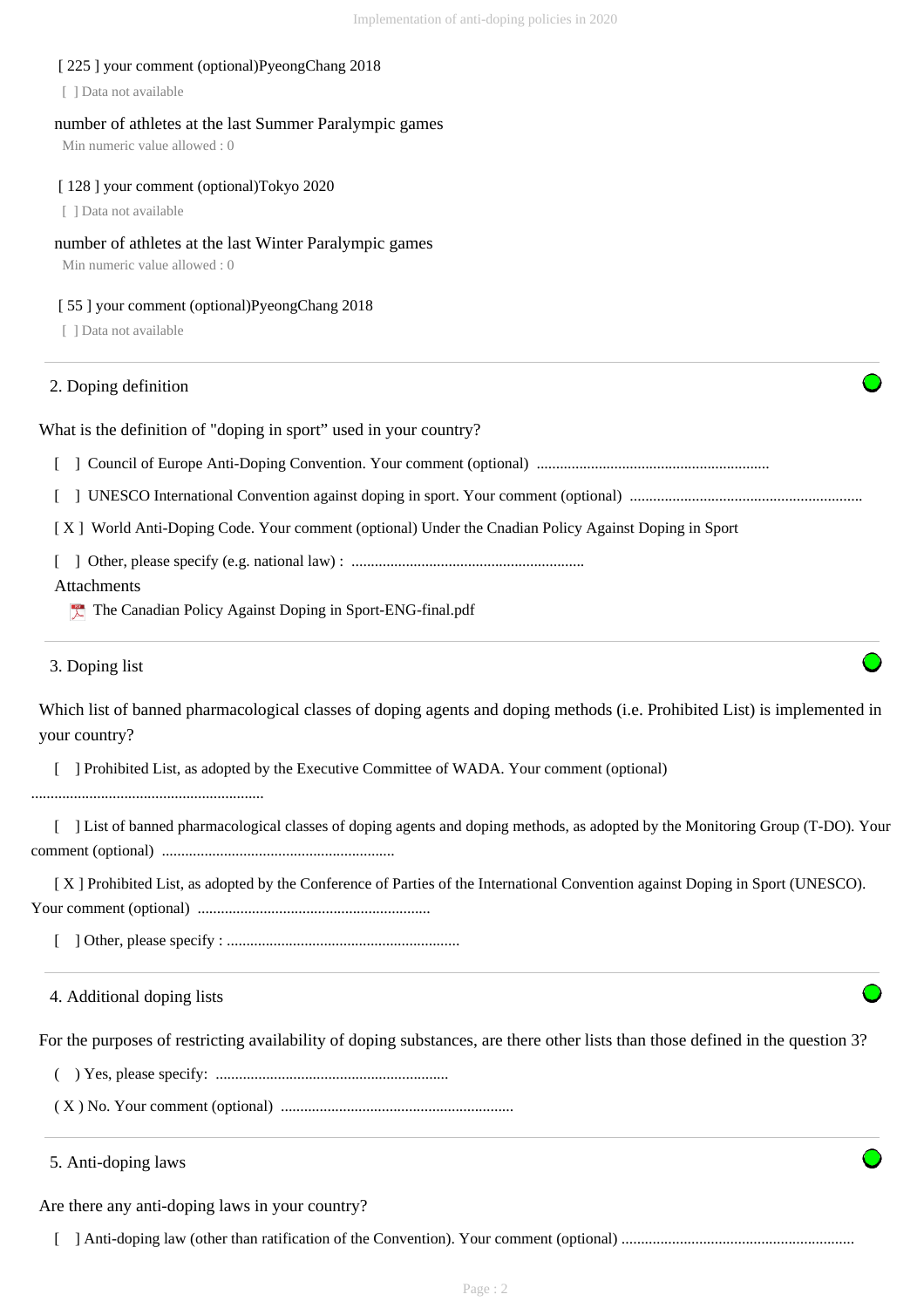[ ] Other public law rules, please specify: ............................................................

[ X ] No. Your comment (optional) ............................................................

6. National Anti-Doping Organisation (NADO)

What is the legal status of your national anti-doping organisation? Please upload the statutes, if possible

- ( ) Public authority. Your comment (optional) ............................................................
- ( X ) Non-governmental organisation. Your comment (optional) ............................................................
- ( ) Private company. Your comment (optional) ............................................................

( ) National Olympic Committee acting as a NADO. Your comment (optional) ............................................................

( ) Other, please specify : ............................................................

# 7. NADO activities

Which of the activities below are conducted by your national anti-doping organisation? Please upload the organisational chart, if possible

|                                                | Yes. Your comment<br>(optional) | No, please specify which<br>organisation is in charge |
|------------------------------------------------|---------------------------------|-------------------------------------------------------|
| Co-ordination of action by public authorities  |                                 | (X) Sport Canada                                      |
| Co-ordination of the fight against trafficking |                                 | (X) Canada Border<br>Services                         |
| Testing (doping control)                       | (X)                             |                                                       |
| Results management                             | (X)                             |                                                       |
| Disciplinary procedures                        | (X)                             |                                                       |
| Education and/or information                   | (X)                             |                                                       |
| Research                                       |                                 | (X) WADA accredited<br>Laboratory in Montreal         |

#### Attachments

**Example 2019** CCES Org chart, October 2019.doc

#### 8. Funding of anti-doping programme

#### What was the annual budget of the NADO for the 2020 calendar year?

Min numeric value allowed : 0

#### [ 7164000 ] amountCDN\$Currency

[ ] Data not available

#### 9. Funding sources

How is the NADO funded? Please select all that apply and indicate an estimate in percentages:

[X ] Government 89%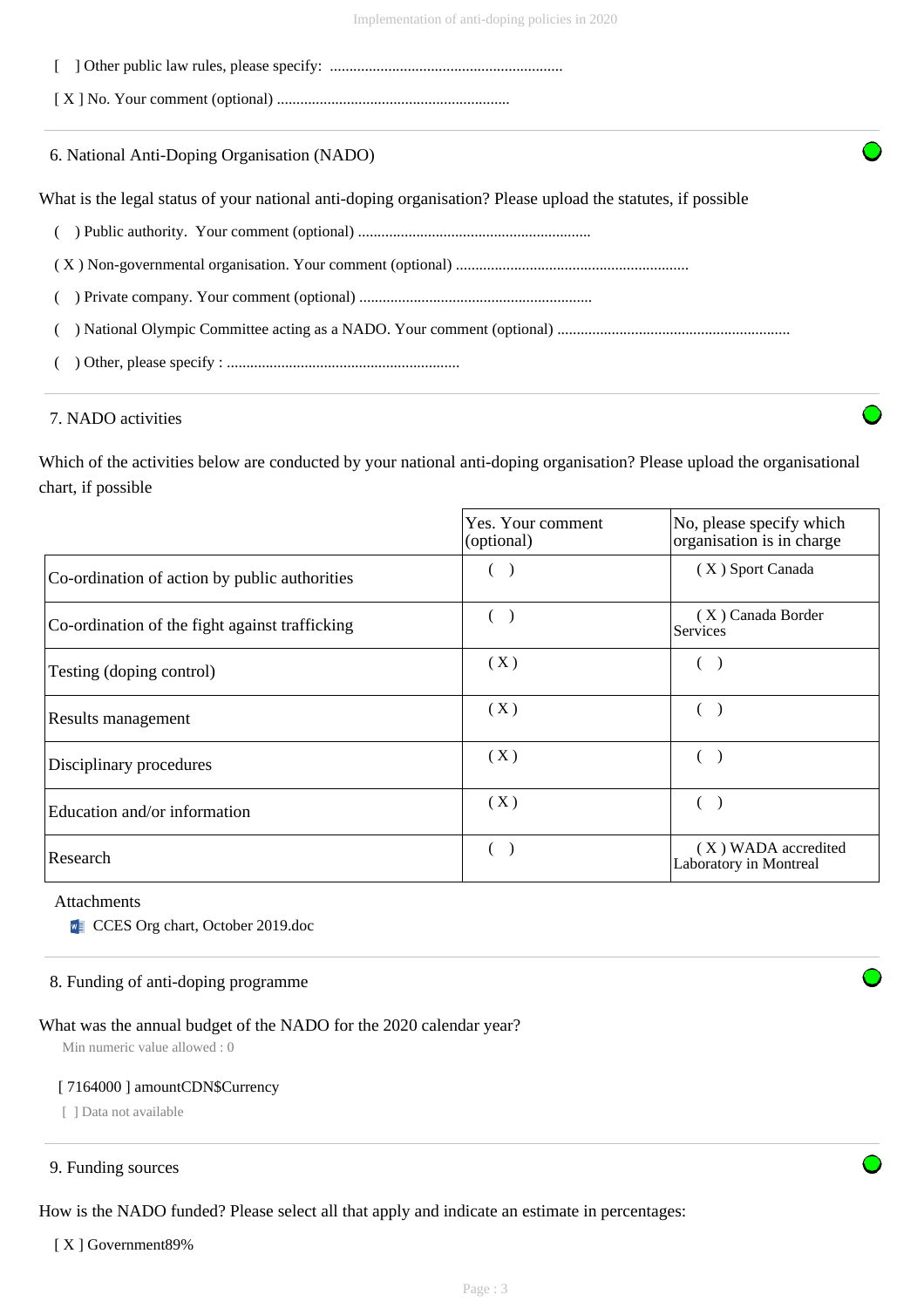| [X] Fee for service11%                                                                                                                                    |
|-----------------------------------------------------------------------------------------------------------------------------------------------------------|
|                                                                                                                                                           |
|                                                                                                                                                           |
| 10. Distribution of funding                                                                                                                               |
| What percentage of NADO's annual budget is put towards the following core programs?                                                                       |
| [15] Testing (including equipment, transportation, sample collection personnel fees)                                                                      |
| [28] Sample analysis                                                                                                                                      |
| [5.5] Investigations                                                                                                                                      |
| [7] Education                                                                                                                                             |
| [0] Research                                                                                                                                              |
| [3] Results Management/Legal                                                                                                                              |
| [1.5] Therapeutic Use Exemptions (TUEs)                                                                                                                   |
|                                                                                                                                                           |
| [ ] Data not available                                                                                                                                    |
| 11. Other funding for the anti-doping programme                                                                                                           |
| Are other institutions funding any parts of the national anti-doping programme (e.g. laboratories, research, WADA<br>contribution, Unesco Voluntary Fund) |
|                                                                                                                                                           |
| $(X)$ No                                                                                                                                                  |
| 12. Sport budget                                                                                                                                          |
| What amount has been allocated to sport from the State budget through the national ministry responsible for sport for the year<br>2020?                   |
| [180000000] amountCDN\$currency / other information                                                                                                       |
| [ ] Data not available                                                                                                                                    |
| 13. Limiting public funding to organisations                                                                                                              |
| Is public funding withheld from organisations that do not comply with anti-doping regulations and related legal instruments?                              |

( ) Yes, all funding is withheld; your comment (optional) ............................................................

 ( X ) A limited amount of funding is withheld; your comment (optional)Funding is withheld from Athletes and Support Personnel with ADRV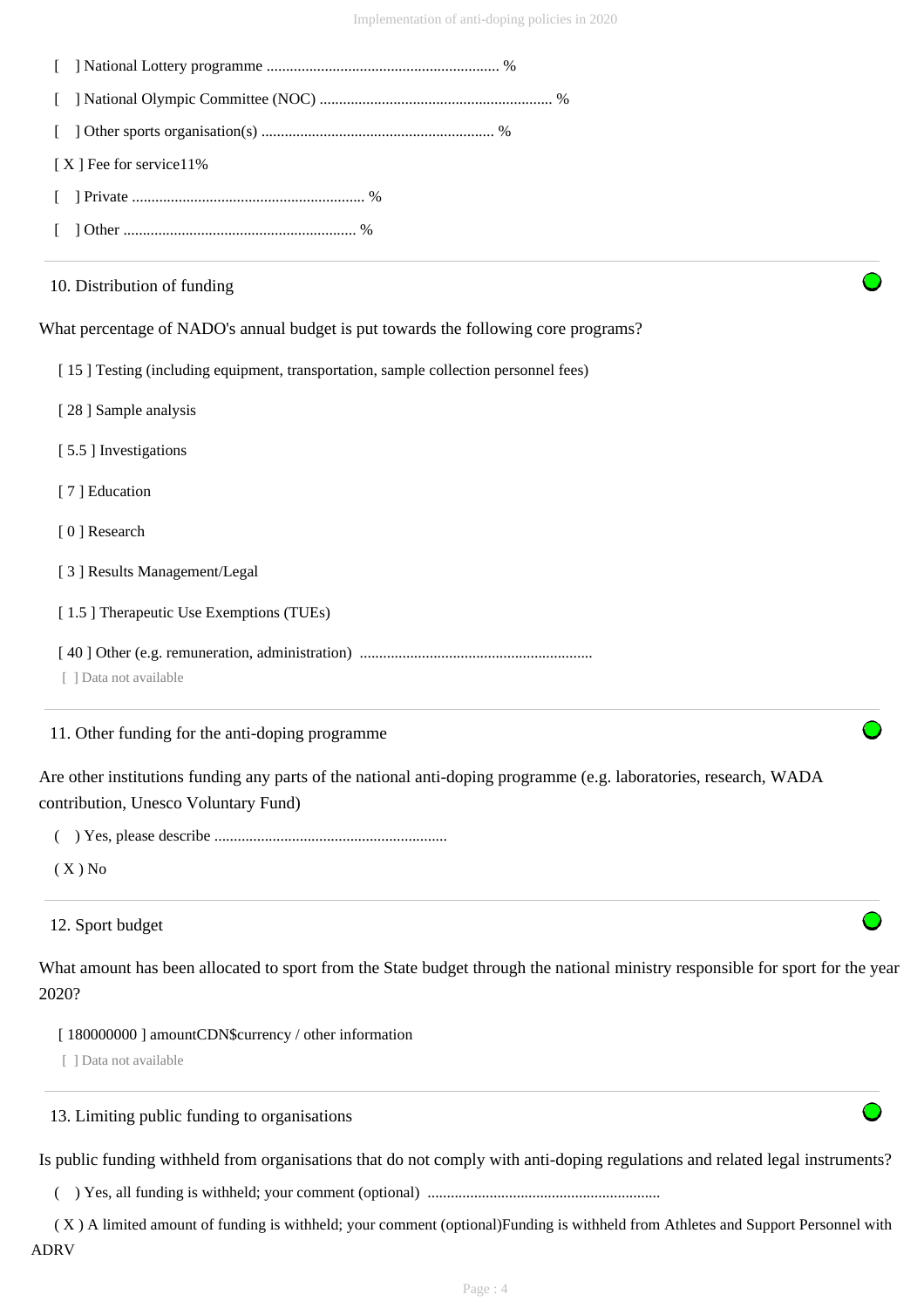| Implementation of anti-doping policies in 2020 |  |  |  |
|------------------------------------------------|--|--|--|
|                                                |  |  |  |

| 14. Limitation of public funding of persons                                                                                       |
|-----------------------------------------------------------------------------------------------------------------------------------|
| Is sport-related financial assistance provided by public authorities withheld from banned athletes or athlete support personnel   |
| during the period of their suspension?                                                                                            |
| (X) Yes, all funding is withheld; your comment (optional) Financial sanction applied under the Athlete Assistance Program         |
|                                                                                                                                   |
|                                                                                                                                   |
| ) Not applicable (no sport-related financial assistance is provided by public authorities to athletes or support personnel); your |
|                                                                                                                                   |
| 15. Testing programme                                                                                                             |
| Does your country have a national testing programme?                                                                              |
| $(X)$ Yes                                                                                                                         |
|                                                                                                                                   |
| 16. Elements of the testing programme                                                                                             |
| What elements of the testing program are implemented by the NADO?                                                                 |
| [X] Risk assessment and test distribution planning (TDP)                                                                          |
| [X] Registered testing pool                                                                                                       |
| [X] Random selection of athletes                                                                                                  |
| [X] Targeted selection of athletes                                                                                                |
| [X] In-competition testing                                                                                                        |
| [X] Out-of-competition testing                                                                                                    |
| [X] No-advance notice testing                                                                                                     |
| [X] Blood testing                                                                                                                 |
| [X] Athlete biological passport (ABP) modules                                                                                     |
| [X] Other elements, please specifyInvestigation activities                                                                        |
|                                                                                                                                   |
| 17. Quality certificate                                                                                                           |

( X ) Yes, please specify which standard, its scope and validityISO certified

( ) In progress, please specify ............................................................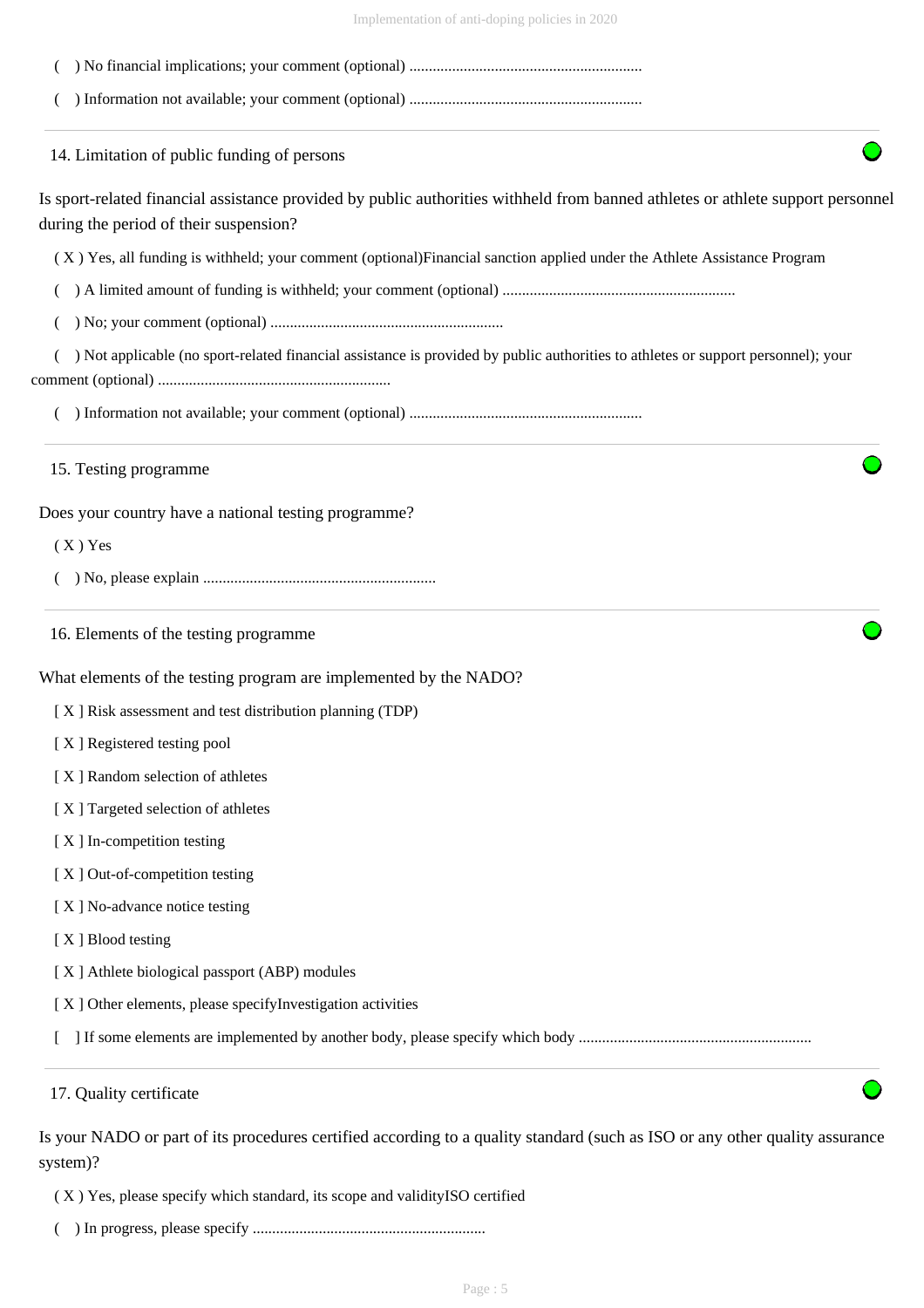( ) No. Your comment (optional) ............................................................

Attachments

**B3.6.1.1 ISO Certificate to CADP Service Provision to World Anti-Doping Program.pdf** 

18. NADO staff, committee members and other anti-doping specialists

Please outline below how many NADO staff, committees' members and other anti-doping specialists are involved in the coordination and management of your anti-doping programs (except sample collection personnel)

Min numeric value allowed : 0

- [ 36 ] staff full time
- [ 5 ] staff part time

[ 18 ] committees' members (including, but not limited to, members of the disciplinary panels, NADO Board, TUE, education, whereabouts, scientific, athletes, appeals, ethics and/or other committees)

[ 63 ] other specialists, please describeDoping Control Officers

[ ] Data not available

19. Sample collection personnel

Do you have sample collection personnel (SCP) ?

( X ) Yes, within the NADO

( ) Yes, through a service provider (Delegated third party) ............................................................

( ) No, please explain ............................................................

# 20. Number of DCOs and BCOs

How many doping control officers (DCOs), blood control officers (BCOs) and chaperones are in your sample collection personnel programme?

Min numeric value allowed : 0

[ 52 ] DCOs; your comment (optional) ............................................................

[ 11 ] BCOs; your comment (optional) ............................................................

[ 0 ] Chaperones; your comment (optional)Not under NADO

[ 1 Data not available

21. Laboratory

Is there a doping control laboratory in your country?

[ X ] Yes, accredited or approved by WADA in accordance with the International Standard for Laboratories

[ ] No, but a preparatory process is in progress to apply for accreditation or approval by WADA

 $\lceil$   $\rceil$  No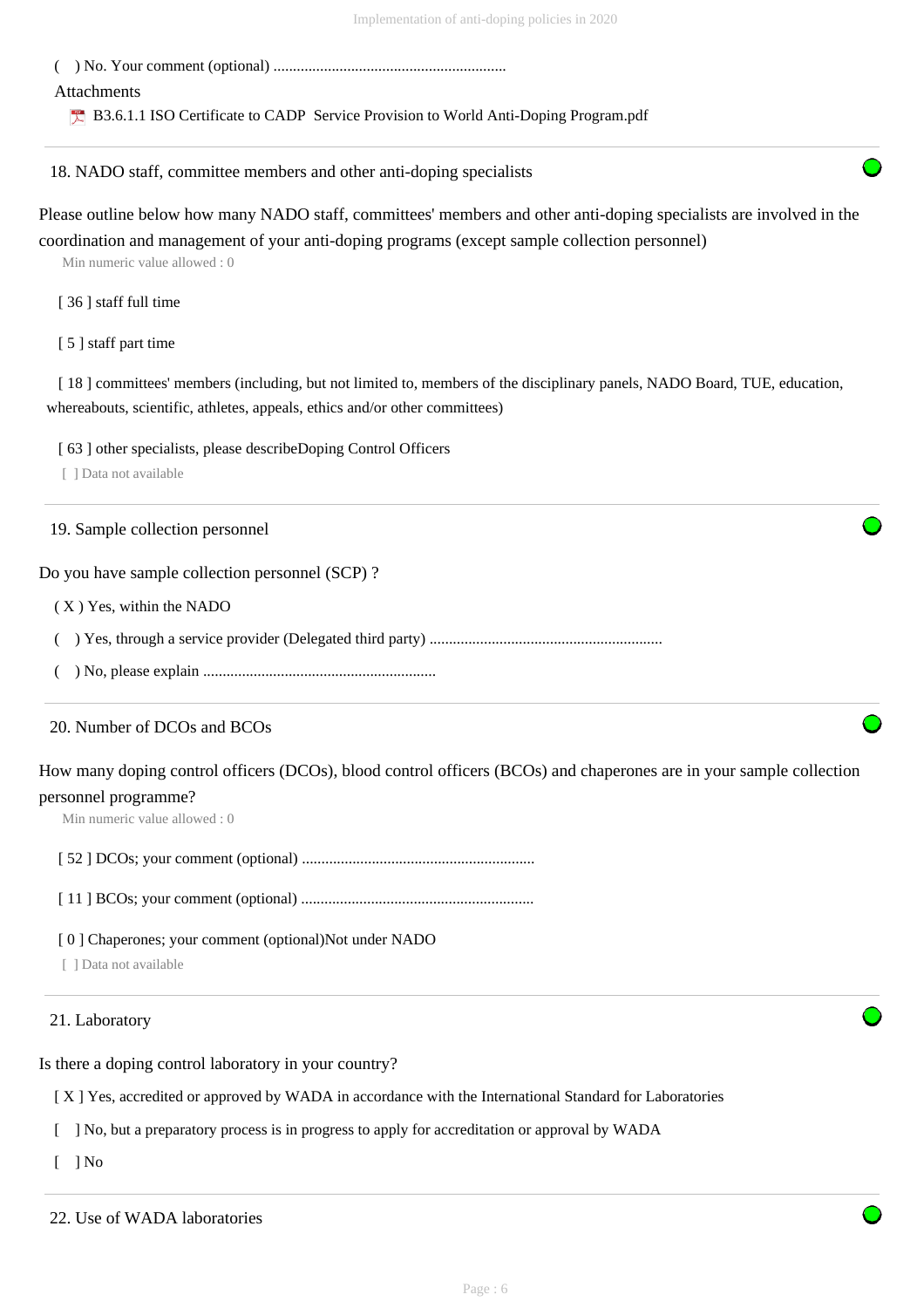Which WADA-accredited or approved laboratories are used for analysis of samples collected by your NADO as a Testing authority within your national testing program in the year 2020? Please list all that applies, including the laboratory in your own country (if you use it) and indicate the percentage of samples analysed in each laboratory. Enter "0", if you don't use this laboratory

|                            | % of NADO samples (estimate) |
|----------------------------|------------------------------|
| ANKARA, TURKEY             | $\boldsymbol{0}$             |
| ATHENS, GREECE             | $\boldsymbol{0}$             |
| <b>BANGKOK, THAILAND</b>   | $\boldsymbol{0}$             |
| <b>BARCELONA, SPAIN</b>    | $\boldsymbol{0}$             |
| <b>BEIJING, CHINA</b>      | $\boldsymbol{0}$             |
| BLOEMFONTEIN, SOUTH AFRICA | $\boldsymbol{0}$             |
| <b>BUCHAREST, ROMANIA</b>  | $\boldsymbol{0}$             |
| <b>COLOGNE, GERMANY</b>    | $\boldsymbol{0}$             |
| DOHA, QATAR                | $\boldsymbol{0}$             |
| GHENT, BELGIUM             | $\boldsymbol{0}$             |
| HAVANA, CUBA               | $\boldsymbol{0}$             |
| HELSINKI, FINLAND          | $\boldsymbol{0}$             |
| KREISCHA, GERMANY          | $\boldsymbol{0}$             |
| LAUSANNE, SWITZERLAND      | $\boldsymbol{0}$             |
| LONDON, UNITED KINGDOM     | $\boldsymbol{0}$             |
| LOS ANGELES, USA           | $\boldsymbol{0}$             |
| MADRID, SPAIN              | $\boldsymbol{0}$             |
| MONTREAL, CANADA           | 100                          |
| NEW DELHI, INDIA           | $\boldsymbol{0}$             |
| <b>OSLO, NORWAY</b>        | $\boldsymbol{0}$             |
| PARIS, FRANCE              | $\boldsymbol{0}$             |
| RIO DE JANEIRO, BRAZIL     | $\boldsymbol{0}$             |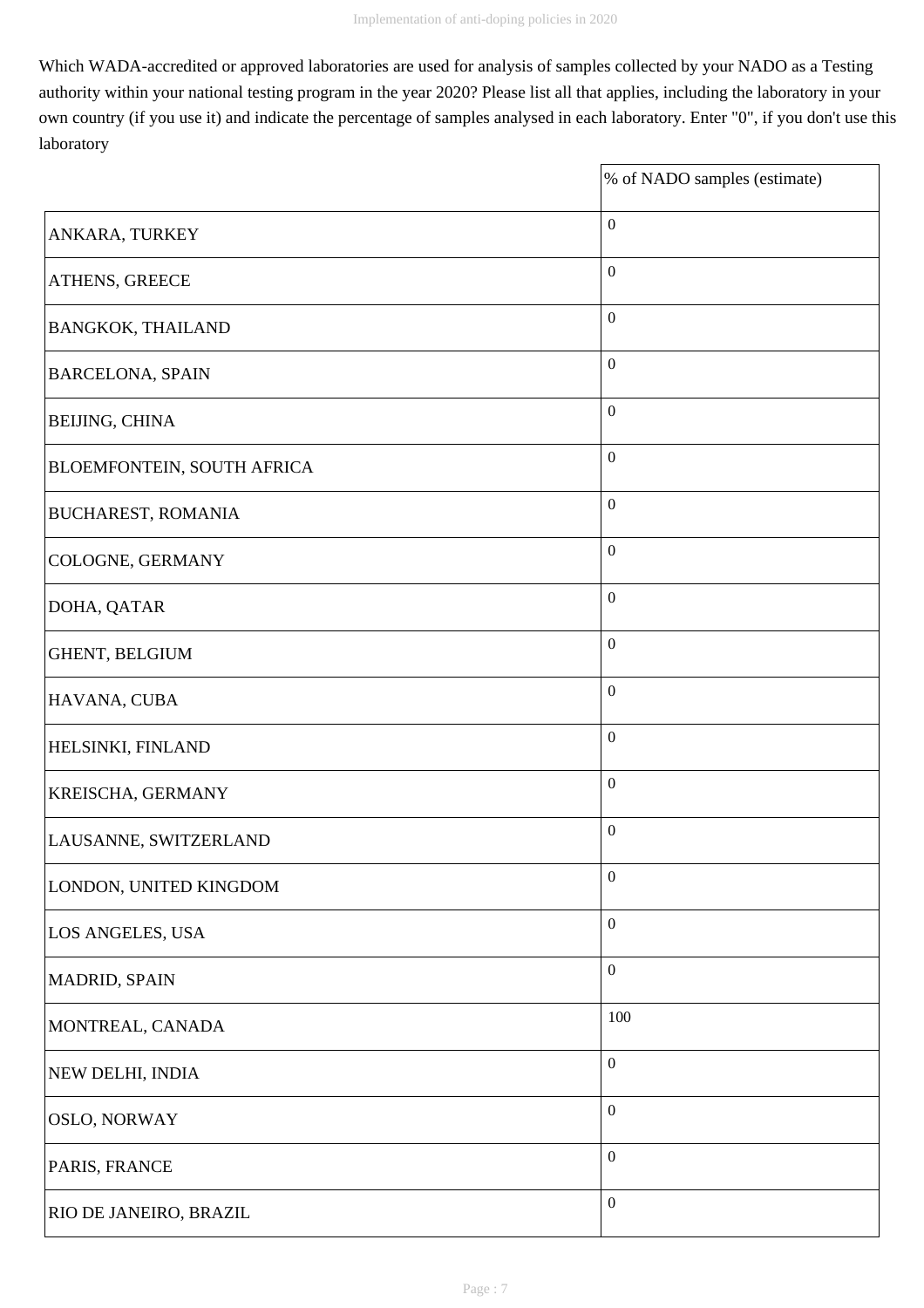| ROMA, ITALY                 | $\Omega$ |
|-----------------------------|----------|
| SALT LAKE CITY, USA         | $\Omega$ |
| <b>SEIBERSDORF, AUSTRIA</b> | $\Omega$ |
| <b>SEOUL, SOUTH KOREA</b>   | $\Omega$ |
| <b>STOCKHOLM, SWEDEN</b>    | $\Omega$ |
| <b>SYDNEY, AUSTRALIA</b>    | $\Omega$ |
| TOKYO, JAPAN                | $\Omega$ |
| WARSAW, POLAND              | $\Omega$ |

[ ] Data not available

# 23. Testing statistics

How many samples were collected under your national testing program in the year 2020?

|                                                             | Urine | Blood (including ABP) |
|-------------------------------------------------------------|-------|-----------------------|
|                                                             |       |                       |
| In-competition samples<br>Min numeric value allowed : 0     |       |                       |
| Out-of-competition samples<br>Min numeric value allowed : 0 |       |                       |

[ X ] Data not available

#### Attachments

2019-2020 Testing Statistics : http://https://cces.ca/sites/default/files/content/docs/pdf/cces-mr-2019-2020details-e.pdf

# 24. Testing abroad

Did you test athletes under your authority who reside or train abroad (directly or by subcontracting other ADOs or antidoping service providers)?

( X ) Yes; your comment (optional) ............................................................

( ) Not in 2020, but we have authorisation to do so; your comment (optional) ............................................................

( ) No, we do not have authorisation to do so; your comment (optional) ............................................................

#### 25. Disciplinary system

Please describe the disciplinary process for the anti-doping rule violations and application of the T-DO Recommendation on ensuring the independence of hearing panels (bodies) and promoting fair trial in anti-doping cases [T-DO/Rec(2017)01] http://rm.coe.int/recommendation-on-ensuring-the-independence-of-hearing-panels-bodies-a/1680735159

| _ | - |
|---|---|
|   |   |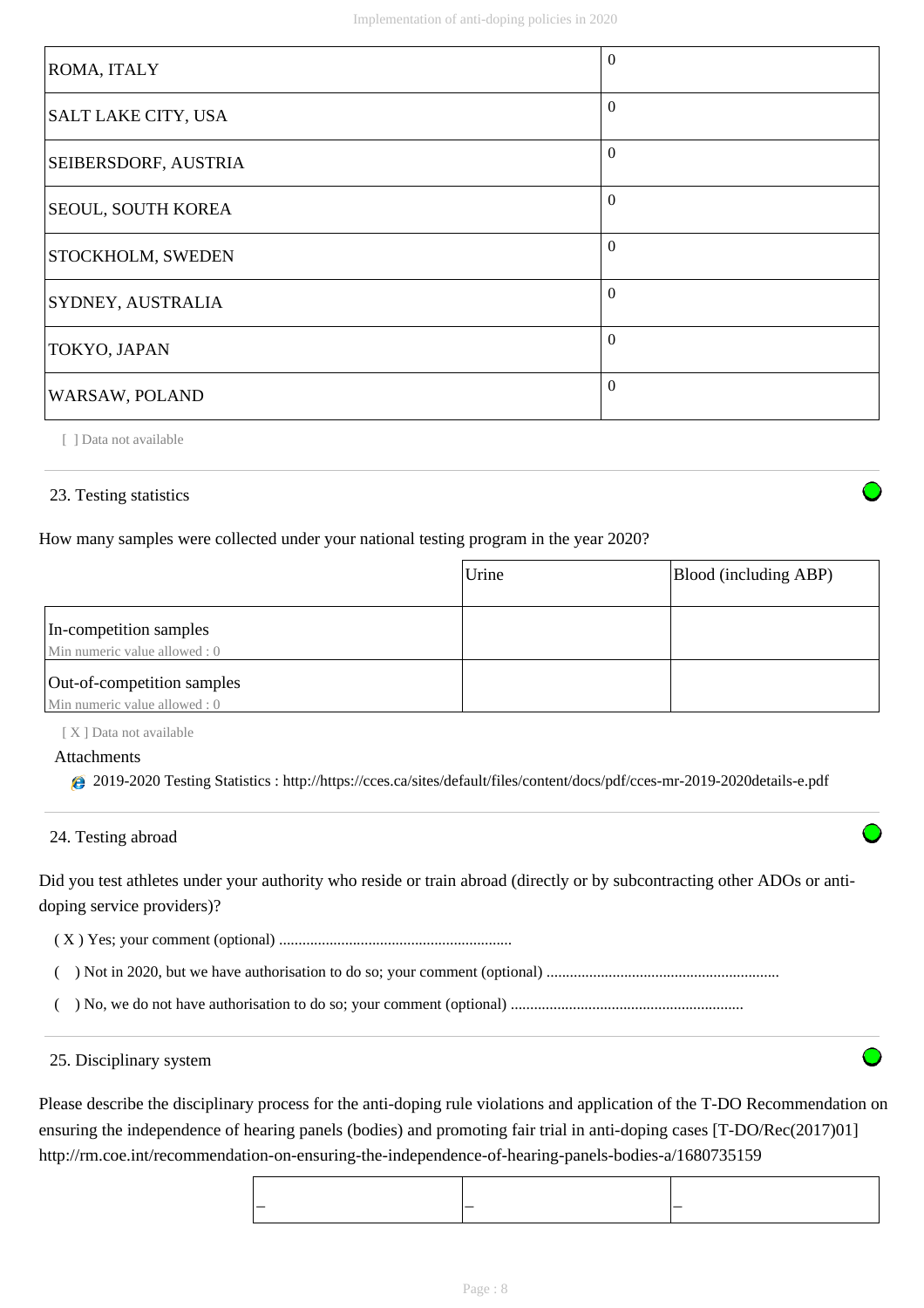| Has your State established<br>centralised panel/body in<br>charge of all hearing<br>proceedings in anti-doping<br>matters (hearing panel)?                                                       | Yes | $\ddot{\phantom{0}}$ |             |
|--------------------------------------------------------------------------------------------------------------------------------------------------------------------------------------------------|-----|----------------------|-------------|
| Is the hearing panel<br>independent, and<br>operationally independent<br>from sport movement (i.a.<br>national federations,<br>National Olympic<br>Committee, National<br>Paralympic Committee)? | Yes |                      |             |
| Is the hearing panel<br>operationally independent<br>from the government?                                                                                                                        | Yes |                      |             |
| Is the hearing panel<br>operationally independent<br>from the NADO?                                                                                                                              | Yes |                      |             |
| Are you aware of T-<br>DO/Rec(2017)01?                                                                                                                                                           |     |                      | Do not know |
| Is the composition of the<br>hearing panel in line with the<br>requirements outlined in T-<br>DO/Rec(2017)01?                                                                                    |     | N <sub>0</sub>       |             |
| Are the rights of access to<br>justice ensured in accordance<br>with T-DO/Rec $(2017)01?$                                                                                                        |     |                      | Do not know |
| Other comments                                                                                                                                                                                   |     | No                   |             |

[ ] Data not available

Attachments

Anti-Doping Request\_Ordinary\_Tribunal\_2021.pdf

Anti-Doping Appeal : http://http://www.crdsc-sdrcc.ca/eng/documents/101.e\_Request\_Ordinary\_Tribunal\_2021.pdf

# 26. Appeals system

Please describe the process for handling anti-roping rule violations appeals

Describe, upload documents or add the link to the relevant content See link below.

[ ] Data not available

# Attachments

Anti-Doping Appeal : http://www.crdsc-sdrcc.ca/eng/file-an-appeal

# 27. Anti-doping rule violations (ADRV)

How many anti-doping rule violations cases were initiated in 2020 and how many of these initiated cases resulted in the imposition of a sanction?

| Initiated cases | Cases that resulted in a Cases that resulted in |             |
|-----------------|-------------------------------------------------|-------------|
|                 | sanction                                        | no sanction |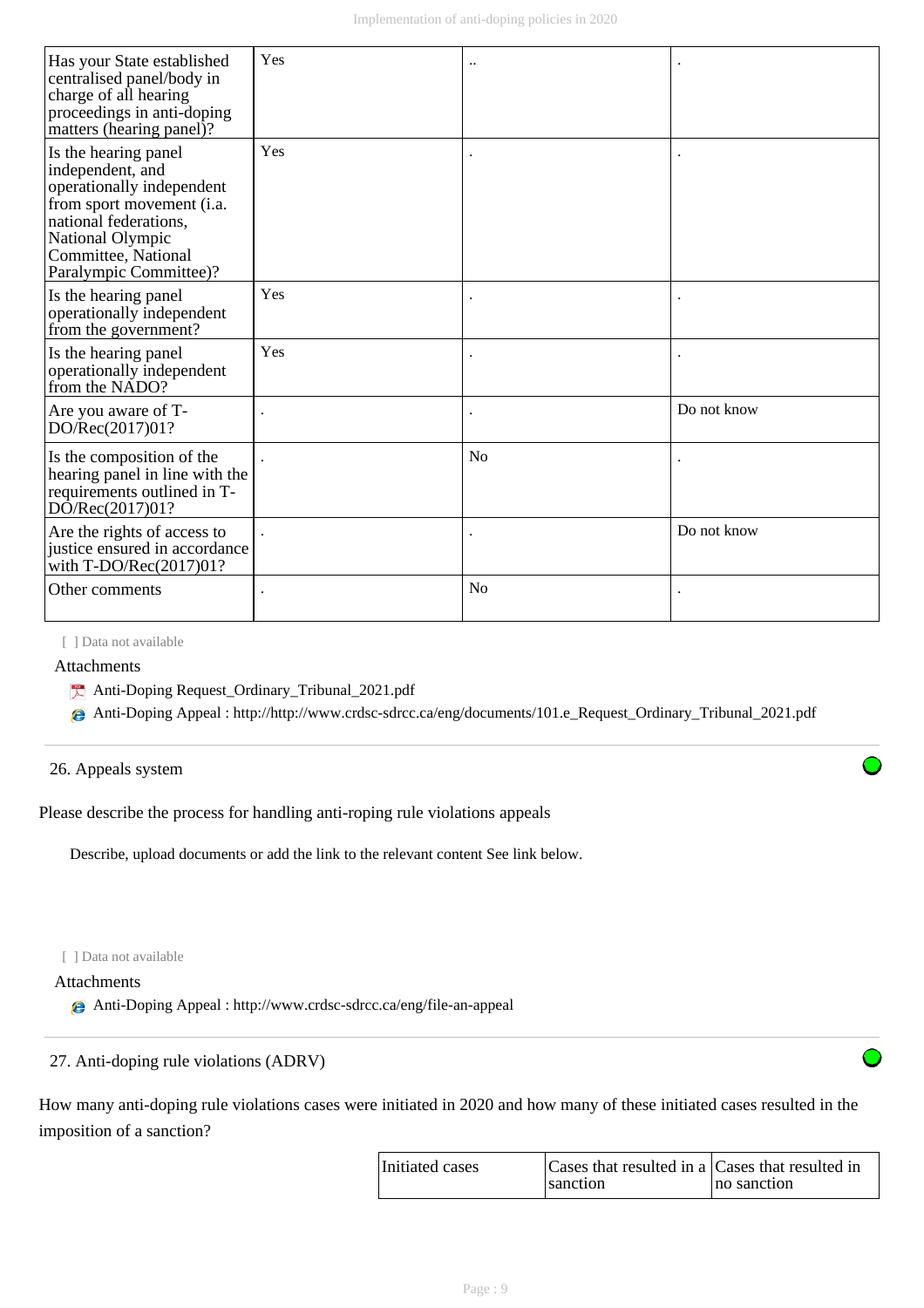| Presence of a prohibited substance or its         | 13             | 13               | $\overline{0}$   |
|---------------------------------------------------|----------------|------------------|------------------|
| metabolites or markers in an athlete's sample     |                |                  |                  |
| Min numeric value allowed: 0                      |                |                  |                  |
| Use or attempted use by an athlete of a           | $\overline{0}$ | $\Omega$         | $\Omega$         |
| prohibited substance or a prohibited method       |                |                  |                  |
| Min numeric value allowed: 0                      |                |                  |                  |
|                                                   | $\overline{0}$ | $\Omega$         | $\Omega$         |
| Evading, refusing or failing to submit to         |                |                  |                  |
| sample collection<br>Min numeric value allowed: 0 |                |                  |                  |
|                                                   | $\overline{0}$ | $\Omega$         | $\theta$         |
| Whereabouts failures                              |                |                  |                  |
| Min numeric value allowed: 0                      |                |                  |                  |
| Tampering or attempted tampering with any         | $\overline{0}$ | $\overline{0}$   | $\mathbf{0}$     |
| part of doping control                            |                |                  |                  |
| Min numeric value allowed: 0                      |                |                  |                  |
| Possession of prohibited substances and           | $\Omega$       | $\Omega$         | $\Omega$         |
| prohibited methods                                |                |                  |                  |
| Min numeric value allowed: 0                      |                |                  |                  |
| Trafficking or attempted trafficking in any       | $\overline{0}$ | $\mathbf{0}$     | $\theta$         |
| prohibited substance or prohibited method         |                |                  |                  |
| Min numeric value allowed: 0                      |                |                  |                  |
| Administration or attempted administration to     | $\mathbf{0}$   | $\boldsymbol{0}$ | $\theta$         |
| any athlete of any prohibited method or           |                |                  |                  |
| prohibited substance                              |                |                  |                  |
| Min numeric value allowed: 0                      |                |                  |                  |
| Complicity                                        | $\mathbf{0}$   | $\boldsymbol{0}$ | $\boldsymbol{0}$ |
| Min numeric value allowed: 0                      |                |                  |                  |
| Prohibited association                            | $\overline{0}$ | $\boldsymbol{0}$ | $\mathbf{0}$     |
| Min numeric value allowed: 0                      |                |                  |                  |

[ ] Data not available

Attachments

2019-20 ADRV Report : http://https://cces.ca/sites/default/files/content/docs/pdf/cces-mr-2019-2020details-e.pdf

# 28. Whereabouts failures

How many of the following whereabouts failures have you registered in 2020?

- [ ] One missed test or filing failure
- [ ] Any combination of two missed tests and/or filing failures

[X] Data not available

# 29. Co-operation with law enforcement agencies

What measures have been taken to ensure co-operation between NADO and law enforcement agencies in limiting illegal availability of doping substances?

- [ ] Law, please specify ............................................................
- [ ] Agreement, please specify ............................................................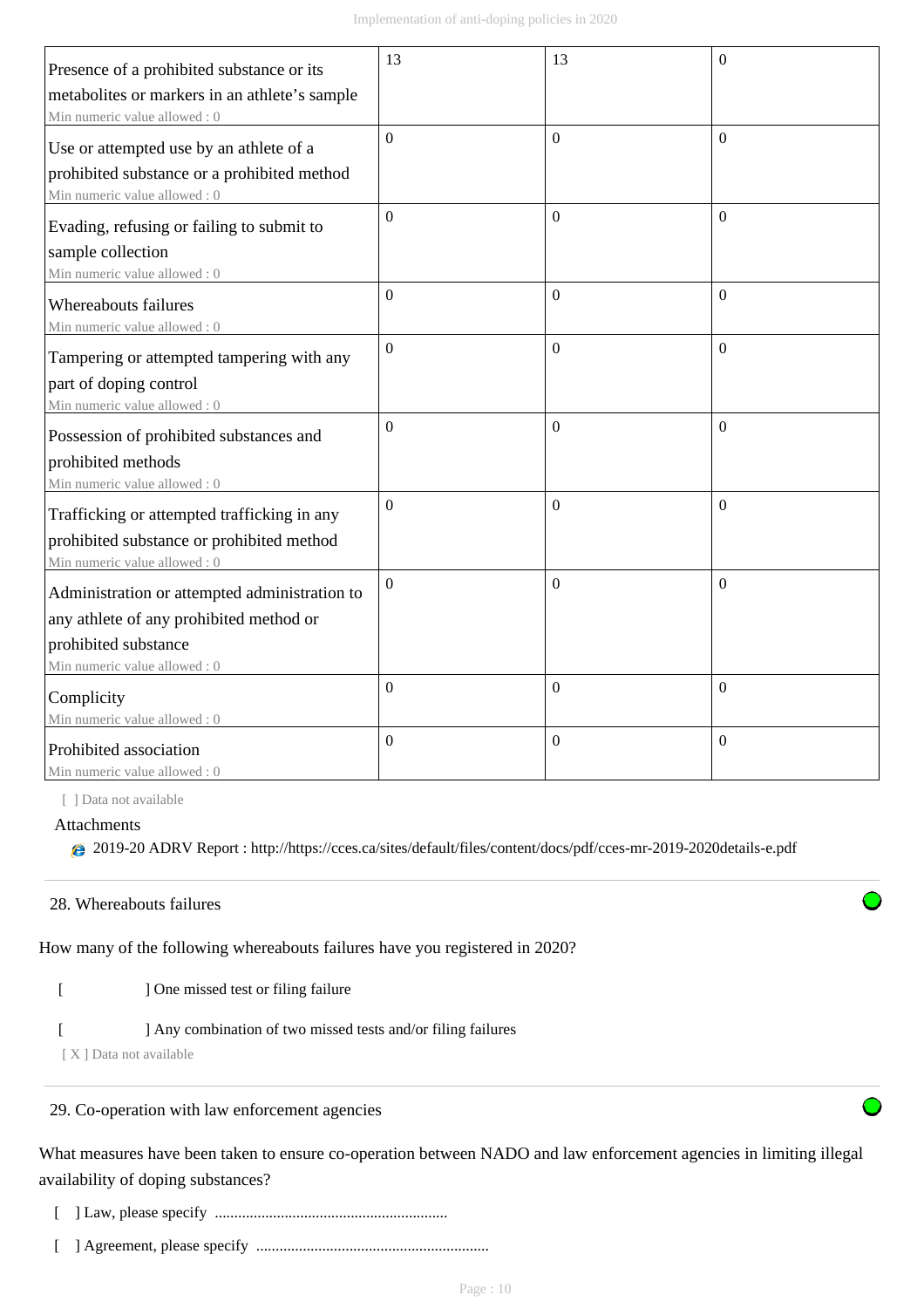| Implementation of anti-doping policies in 2020                                                                                                                                  |
|---------------------------------------------------------------------------------------------------------------------------------------------------------------------------------|
|                                                                                                                                                                                 |
|                                                                                                                                                                                 |
|                                                                                                                                                                                 |
| 30. Sanctions for doping trafficking                                                                                                                                            |
| Are there specific penalties or sanctions for illegal circulation of doping substances, in addition to those regulating the<br>movement of medicines and narcotics?             |
|                                                                                                                                                                                 |
|                                                                                                                                                                                 |
|                                                                                                                                                                                 |
|                                                                                                                                                                                 |
| [X] None of above, please explain There are no specific penalties for trafficking of PEDS beyond the ones applied under Provincial<br>and Federal Law Enforcement jursidictions |
|                                                                                                                                                                                 |
| 31. Statistics on doping trafficking                                                                                                                                            |
| Do law enforcement agencies share data on the seizure of doping substances with the NADO?                                                                                       |
|                                                                                                                                                                                 |
| $\left($                                                                                                                                                                        |
| (X) Other, please specifyOnly during hosting of Major Games in Canada that the sharing of information is permitted.                                                             |
| 32. Whistleblowers                                                                                                                                                              |
| Is your NADO implementing a whistleblower policy/programme?                                                                                                                     |
|                                                                                                                                                                                 |
| ) No, but a preparatory process is in progress to develop a whistleblower policy/programme; any comment                                                                         |
| Attachments<br><b>A</b> Report Doping : http://cces.ca/reportdoping                                                                                                             |
| 33. Legal background for Whistleblower policy                                                                                                                                   |
| If your NADO implements a Whistleblower policy/programme, please describe the legal framework for this programme                                                                |
| ] National legislation                                                                                                                                                          |
| ] NADO Rules                                                                                                                                                                    |
| [X] Direct application of WADA Whistleblowing programme/policy and procedure for reporting misconduct                                                                           |
| ] Direct application of the rules of one or more international sports organisations, if yes, please list them                                                                   |
|                                                                                                                                                                                 |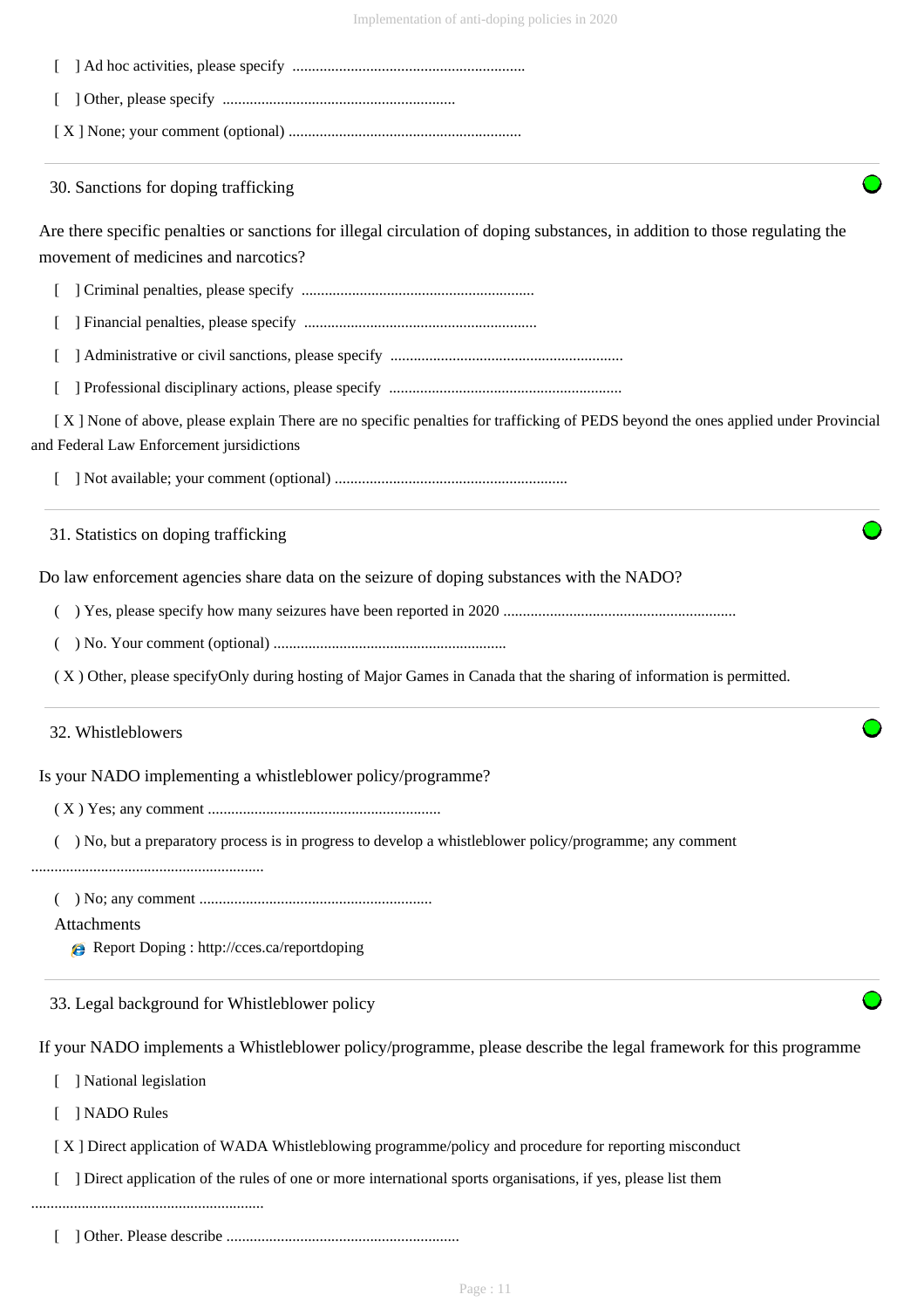# [ ] Not applicable

| 34. Organisation of anti-doping education                                        |
|----------------------------------------------------------------------------------|
| Which organisations are involved in implementing anti-doping education programs? |
| [X] National anti-doping organisation                                            |
| ] Ministry responsible for sport                                                 |
| Ministry responsible for education                                               |
| ] Ministry responsible for health                                                |
|                                                                                  |
| [X] National sport federations                                                   |
| Regional/municipal sport organisations                                           |
| [X] Universities                                                                 |
| Schools                                                                          |
| Sport clubs                                                                      |
|                                                                                  |
| Attachments<br>CCES eLearning Platform : http://cces.ca/education<br>e           |
|                                                                                  |

# 35. Anti-doping education themes

| What types of anti-doping message are provided for different target groups? |  |  |  |
|-----------------------------------------------------------------------------|--|--|--|
|-----------------------------------------------------------------------------|--|--|--|

|                      | elite<br>athletes | young<br>athletes                     | recreatio<br>nal<br>athletes             | sports<br>officials | coaches                           | medical<br>personne pupils        | school                               | media                             | general<br>public                 | other                             |
|----------------------|-------------------|---------------------------------------|------------------------------------------|---------------------|-----------------------------------|-----------------------------------|--------------------------------------|-----------------------------------|-----------------------------------|-----------------------------------|
| National and         | [X]               | $\begin{bmatrix} 1 & 1 \end{bmatrix}$ |                                          | [X]                 | $\begin{bmatrix} 1 \end{bmatrix}$ | $\begin{bmatrix} 1 \end{bmatrix}$ | $\Gamma$<br>$\Box$                   |                                   | L<br>$\Box$                       | $\Box$<br>$\mathbf{L}$            |
| International anti-  |                   |                                       |                                          |                     |                                   |                                   |                                      |                                   |                                   |                                   |
| doping rules         |                   |                                       |                                          |                     |                                   |                                   |                                      |                                   |                                   |                                   |
| Harm of doping to    | [X]               | L<br>$\overline{\phantom{a}}$         | L<br>$\mathbf{1}$                        | [X]                 | $[\ ]$                            | $[\ ]$                            | $\Gamma$<br>$\overline{\phantom{0}}$ | $\begin{bmatrix} 1 \end{bmatrix}$ |                                   | $\begin{bmatrix} 1 \end{bmatrix}$ |
| the spirit of sport  |                   |                                       |                                          |                     |                                   |                                   |                                      |                                   |                                   |                                   |
| Athletes and         | [X]               | $\Gamma$                              | $\sqrt{ }$<br>$\mathcal{I}$              | [X]                 | $\begin{bmatrix} 1 \end{bmatrix}$ | $\begin{bmatrix} 1 \end{bmatrix}$ | $\Gamma$                             | $\mathbb{R}$                      |                                   | $\begin{bmatrix} \end{bmatrix}$   |
| athlete support      |                   |                                       |                                          |                     |                                   |                                   |                                      |                                   |                                   |                                   |
| personnel's rights   |                   |                                       |                                          |                     |                                   |                                   |                                      |                                   |                                   |                                   |
| and responsibilities |                   |                                       |                                          |                     |                                   |                                   |                                      |                                   |                                   |                                   |
| Consequences of      | [X]               | $\begin{bmatrix} 1 & 1 \end{bmatrix}$ | $\begin{bmatrix} 1 \end{bmatrix}$        | [X]                 | $\begin{bmatrix} 1 \end{bmatrix}$ | $[ \ ]$                           | $\begin{bmatrix} 1 \end{bmatrix}$    | $\begin{bmatrix} 1 \end{bmatrix}$ | $\begin{bmatrix} 1 \end{bmatrix}$ | $\begin{bmatrix} 1 \end{bmatrix}$ |
| doping, including    |                   |                                       |                                          |                     |                                   |                                   |                                      |                                   |                                   |                                   |
| sanctions, health    |                   |                                       |                                          |                     |                                   |                                   |                                      |                                   |                                   |                                   |
| and social           |                   |                                       |                                          |                     |                                   |                                   |                                      |                                   |                                   |                                   |
| consequences         |                   |                                       |                                          |                     |                                   |                                   |                                      |                                   |                                   |                                   |
| Substances and       | [X]               | $\begin{bmatrix} 1 \end{bmatrix}$     | $\overline{\phantom{a}}$<br>$\mathsf{L}$ | [X]                 | $\lceil \; \rceil$                | $\begin{bmatrix} 1 \end{bmatrix}$ | $[\ ]$                               | $\lceil$ $\rceil$                 |                                   | $\lceil \; \rceil$                |
| methods on the       |                   |                                       |                                          |                     |                                   |                                   |                                      |                                   |                                   |                                   |
| Prohibited List      |                   |                                       |                                          |                     |                                   |                                   |                                      |                                   |                                   |                                   |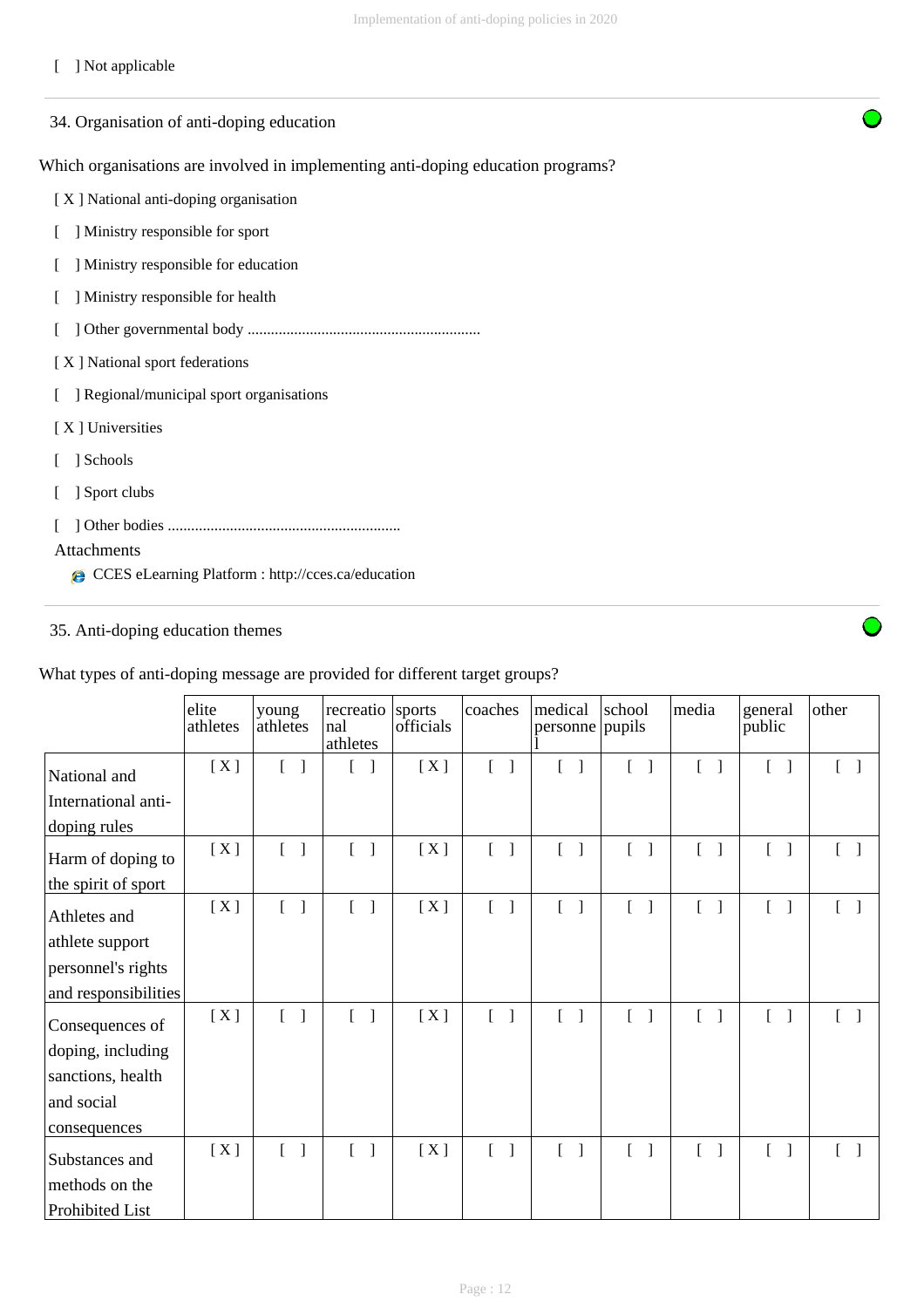| Doping control<br>procedures              | [X] |  | [X] |  |  |  |
|-------------------------------------------|-----|--|-----|--|--|--|
| Therapeutic use<br>exemptions<br>(TUES)   | [X] |  | [X] |  |  |  |
| Applicable<br>whereabouts<br>requirements | [X] |  | [X] |  |  |  |

#### 36. Nutritional supplements

What measures have been taken to address the problems related to nutritional supplements in sport?

[ X ] Restrict availability

[ ] Control of production

[X] Provide quality assurance

[ ] Comprehensive labelling

[ ] Limit advertising and promotion

[ X ] Educational and informational measures

[ X ] Other, please specify: Canadian Policy on Sport Supplement Use (in development)

37. Anti-doping research

Has any anti-doping research been undertaken or supported?

 ( X ) Yes; your comment (optional)Canada provided in 2021 close to \$750,000 (USD) to WADA to carry anti-doping research following the IOC Pledge

( ) Yes, to a limited extent; your comment (optional) ............................................................

( ) No; your comment (optional) ............................................................

38. Areas of anti-doping research

What are the areas of anti-doping research?

[ ] Doping prevention

[ X ] Detection methods

[ ] Behavioural and social aspects of doping

- [ ] Health consequences of doping
- [ ] Physiological and psychological training programmes

[ X ] Emerging substances or methods

[ X ] Alternative testing methods

[ ] None

[ ] Other; your comment (optional) ............................................................